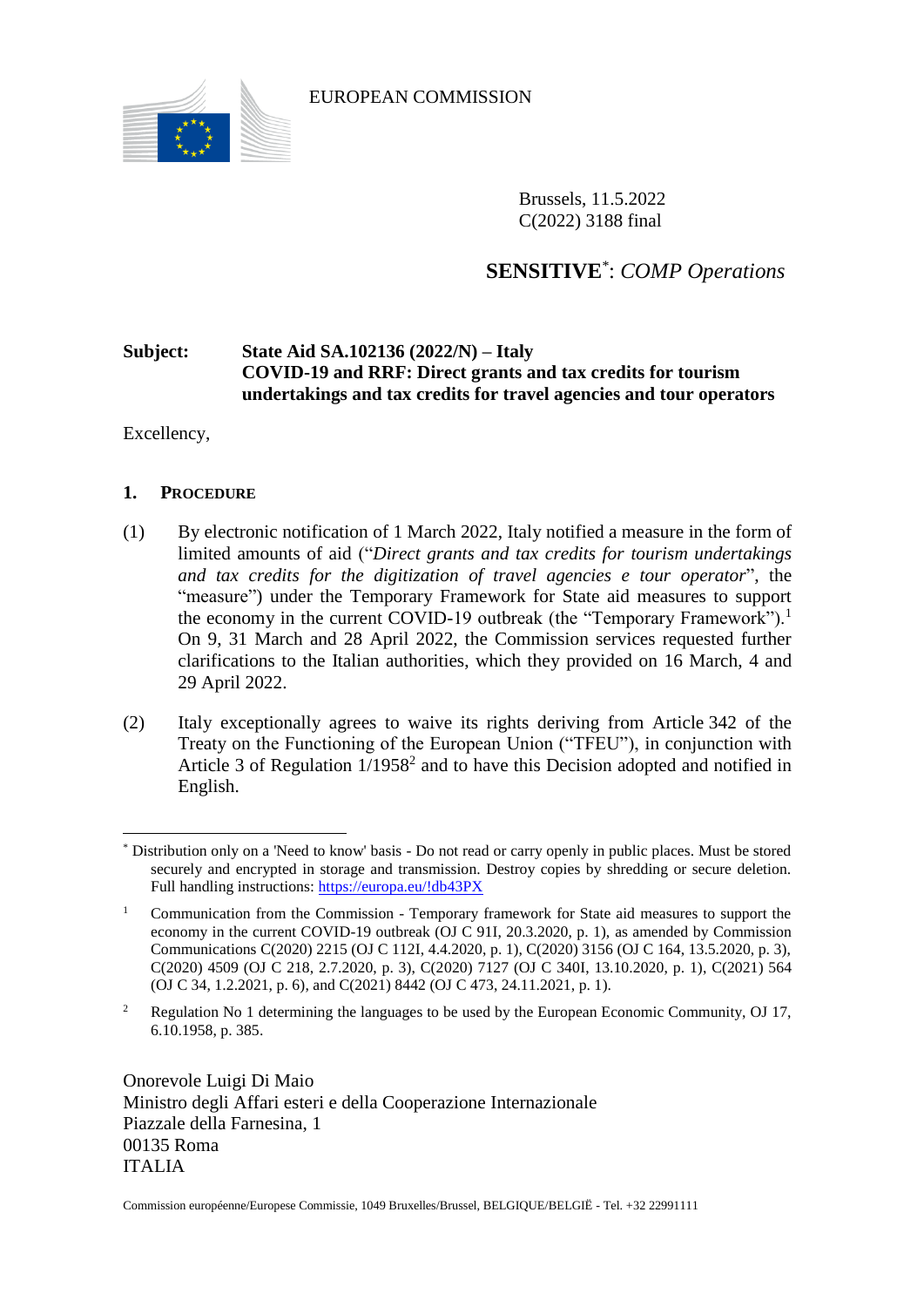#### **2. DESCRIPTION OF THE MEASURE**

- (3) Italy considers that the COVID-19 pandemic affects the real economy. The Italian authorities submit that Italy was the very first Member State of the European Union to be affected by the COVID-19 pandemic and to declare, with a resolution of the Council of Ministers of 31 January 2020, a declaration of a state of emergency. Since the declaration of the state of emergency, various decrees have been enacted, which have entailed, among other things, restrictions on people's mobility, gatherings, transport of passengers and the organization of events.
- (4) In addition, the Italian authorities stress that amongst the various restrictive measures, Decree-Law No.6 of 23 February 2020, concerning "*urgent measures for the containment and management of the epidemiological emergency presented by COVID-19*", granted the competent authorities the power to ban inbound and outbound travel to or from a municipality or area where at least one person was tested positive to the COVID-19 coronavirus; to suspend demonstrations, events, private and public meetings; to close museums and art galleries, and more. After the adoption of Decree-Law No. 6 of 23 February 2020, which saw the enactment of other restrictive measures, a long period of lockdown entered into force and a long period of limitations and suspensions of activities took place in Italy.
- (5) Italy explains that the COVID-19 pandemic has had a negative impact on the tourism sector. Italy submits that in 2020 the tourism sector generated 4.1% of the country's GDP, which is a decrease of 13% compared to 2019. Italy also submits that in 2020, due to the COVID-19 pandemic and the containment measures taken by the Italian authorities, the sector saw a drastic drop in tourist inflow. Inbound tourism<sup>3</sup> saw the number of tourists drop by 54.6% in 2020 compared to 2019 and suffered a loss of about EUR 35 billion in revenues compared to the previous year. According to the information provided by Italy, the tourism sector continued to be impacted negatively in 2021. In particular, in the first nine months of 2021, the accommodation sector saw a decline in the number of customers of 38.4% compared to 2019. In addition, the number of foreign tourists arriving in Italy in 2021 over the same period declined by 56.1% compared to 2019.
- (6) The Italian authorities explain that the objective of the measure is to support the lack or unavailability of liquidity that has affected tourism businesses due to the restrictive measures enforced by the Italian authorities to combat the COVID-19 pandemic, with a view to helping those businesses carry out the necessary interventions and allow them to continue their activities and recover from the negative consequences of the pandemic. Italy adds that at present, the tourism sector is, on the national scene, the one in relation to which the worst performances are estimated. In particular, the Italian accommodation sector is very exposed to the effects of the COVID-19 pandemic due to its characteristics, as Italian hotels are mostly made up of small structures not affiliated to chains. In this respect, Italy submits that the measure will be particularly helpful in facing the reduction of liquidity in the sector. In addition, according to the Italian authorities, the hospitality sector needs support to resume the capital loss together with liquidity in order to combat the risk of stopping structural interventions to relaunch tourism.

 $\overline{a}$ 3 Inbound tourism means visits to a country by visitors who are not residents of that country. The Italian authorities refer to the number of foreign tourists in Italy.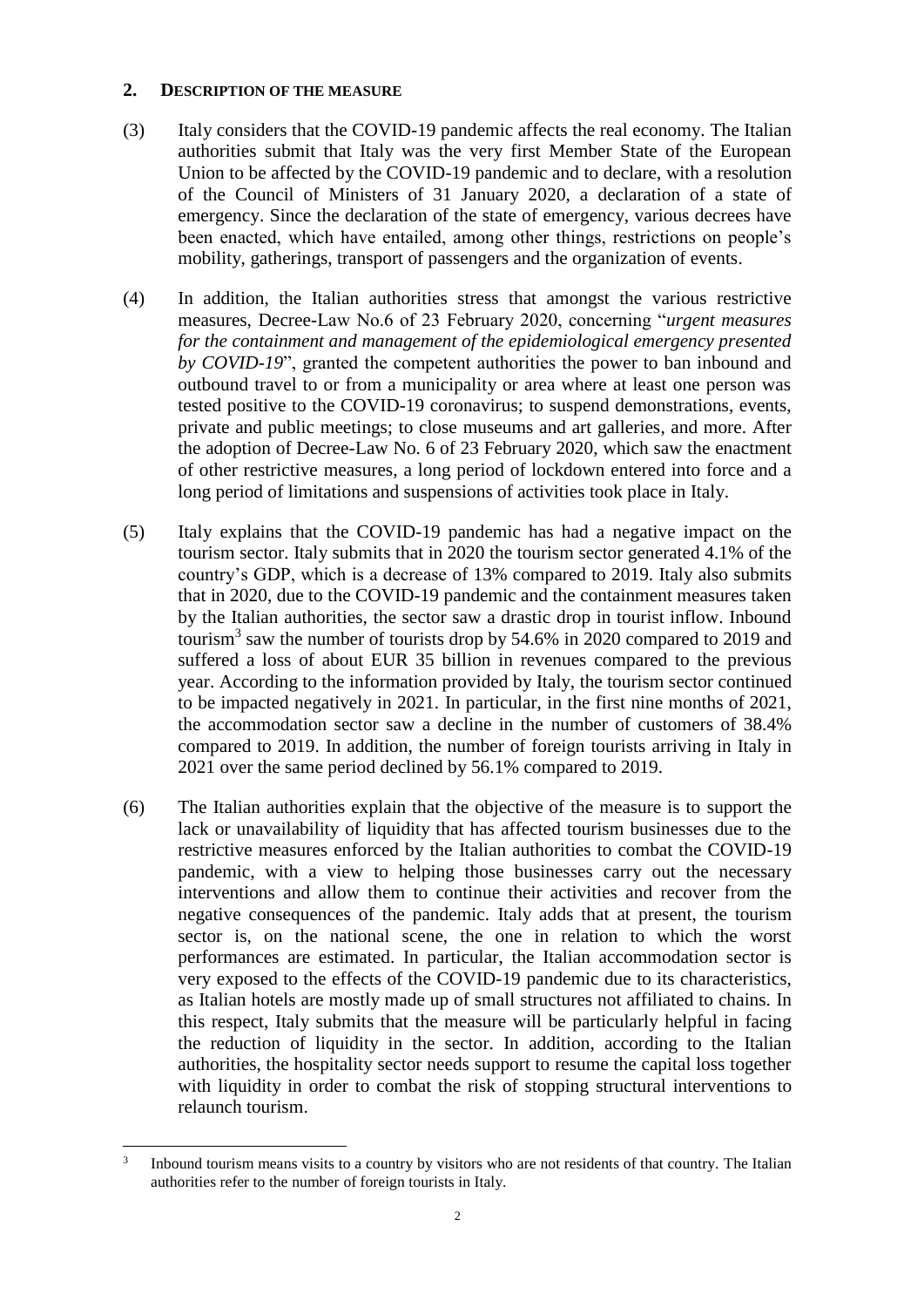- (7) The Italian authorities therefore consider that it is crucial to help the industry cope with the contingency, in order to avoid as much as possible the closure of facilities and tackle the recovery in the most efficient manner. In particular, Italy considers that the tax credits and direct grants to be granted under the measure will reduce the need for liquidity faced by the eligible beneficiaries and will create a virtuous circle. Italy also considers that the measure is necessary to support further investments in the tourism sector and for the relevant beneficiaries, to stimulate a recovery of the losses caused by the pandemic, but also with a view to encouraging new investments, reviving the businesses and facing the future challenges of the sector by seeking to make businesses more resilient.
- (8) The measure forms part of an overall package of measures and aims to ensure that sufficient liquidity remains available in the market, to counter the liquidity shortage faced by undertakings because of the pandemic. It ensures that the disruptions caused by the pandemic do not undermine the viability of the undertakings and thereby preserves the continuity of economic activity during and after the pandemic.
- <span id="page-2-2"></span>(9) Italy confirms that the aid under the measure is not conditioned on the relocation of a production activity or of another activity of the beneficiary from another country within the EEA to the territory of the Member State granting the aid. This is irrespective of the number of job losses actually occurred in the initial establishment of the beneficiary in the EEA.
- (10) The compatibility assessment of the measure is based on Article 107(3)(b) TFEU, in light of sections 2 and 3.1 of the Temporary Framework.

## **2.1. The nature and form of aid**

<span id="page-2-1"></span>(11) The measure provides aid in the form of direct grants and tax credits.

#### **2.2. Legal basis**

- <span id="page-2-0"></span>(12) The legal basis for the measure is based on the following acts:
	- (a) Decree-Law No 152 of 6 November  $2021<sup>4</sup>$ , in particular Article 1 on "Direct grants and tax credits for tourism undertakings" ("Article 1"); and Article 4 on "Tax credits for the digitization of travel agencies and tour operators" ("Article 4").
	- (b) Public notice of the Minister of Tourism 23 December 2021<sup>5</sup> "Implementing rules for the granting of contributions and tax credits to tourist undertakings referred to in Article 1(1) and (2) of Decree-Law No 152 of 6 November 2021" ("the Public Notice").

 $\overline{a}$ <sup>4</sup> Decreto-Legge 6 novembre 2021, n. 152 , Disposizioni urgenti per l'attuazione del Piano nazionale di ripresa e resilienza (PNRR) e per la prevenzione delle infiltrazioni mafiose (21G00166) (GU n.265 del 6-11-2021).

<sup>5</sup> Avviso pubblico del Ministero del Turismo del 23 dicembre 2021, "Modalità applicative per l'erogazione di contributi e crediti d'imposta a favore delle imprese turistiche ai sensi dell'articolo 1 del Decreto Legge No 152 del 6 Novembre 2021".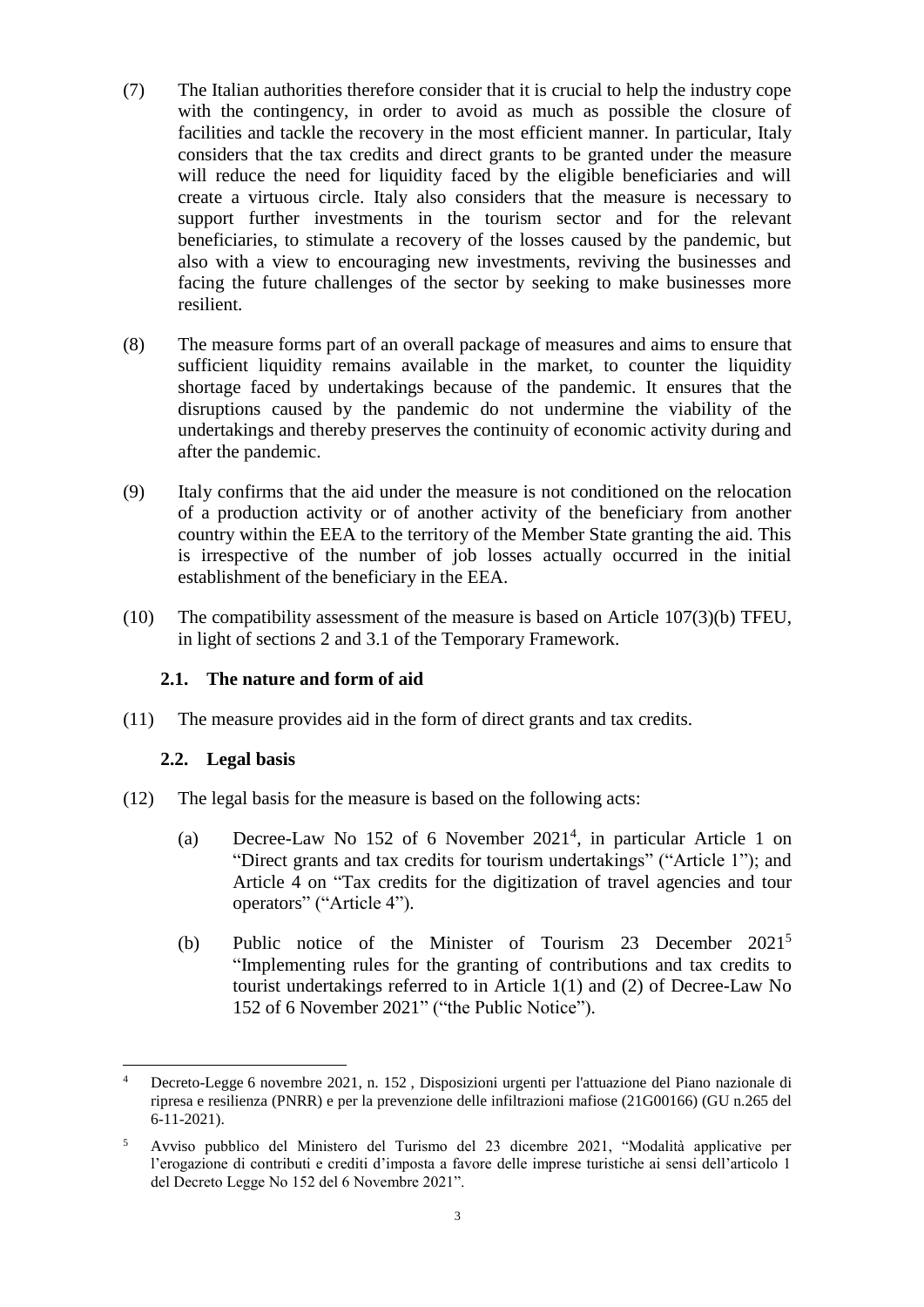- (c) Interministerial Decree of 29 December 2021<sup>6</sup> on the application procedures for the use of the tax credit referred to in Article 4(1) of the Decree-Law No. 152 of 6 November 2021.
- (d) The Act of the Minister of Tourism to be adopted pursuant to Article 8 of the Public Notice identifying the eligible beneficiaries.

#### **2.3. Administration of the measure**

<span id="page-3-3"></span>(13) The Ministry of Tourism is responsible for administering and granting the measure.

#### **2.4. Budget and duration of the measure**

- <span id="page-3-4"></span>(14) The estimated budget of the measure is EUR 698 million. The Italian authorities explain that EUR 600 million will be allocated for support under Article 1 and EUR 98 million for support under Article 4. The budget is partly made available through the Recovery and Resilience Facility ("RRF")<sup>7</sup>.
- (15) Aid may be granted under the measure as from the notification of the Commission's decision approving the measure until no later than 30 June 2022<sup>8</sup>.

## **2.5. Beneficiaries**

- <span id="page-3-1"></span><span id="page-3-0"></span>(16) The beneficiaries of the measure are:
	- (a) Under Article 1: hotel businesses; companies that carry out agri-tourism accommodation<sup>9</sup> activities; companies that manage open-air accommodation facilities; and companies in the tourism, recreational, exhibition and congress sectors, including bathing establishments, spa complexes, marinas, theme parks, including water and wildlife parks. The Italian authorities indicate that there will be approximately 3 700 beneficiaries.
	- (b) Under Article 4: travel agencies and tour operators with ATECO code<sup>10</sup> 79.1, 79.11 or 79.12. The Italian authorities indicate that there will be approximately 4 000 beneficiaries.
- <span id="page-3-2"></span>(17) The Italian authorities indicate that financial institutions are excluded as eligible beneficiaries under the measure.

 $\overline{a}$ <sup>6</sup> Decreto interministeriale del 29 dicembre 2021 n. 233, "Modalità applicative per la funzione del credito di imposta per la digitalizzazione delle agenzie di viaggio e tour operator".

<sup>7</sup> Regulation (EU) 2021/241 of the European Parliament and of the Council of 12 February 2021 establishing the Recovery and Resilience Facility, OJ L 57, 18.2.2021, p. 17.

<sup>&</sup>lt;sup>8</sup> The tax liability in relation to which the aid is granted must have arisen no later than 30 June 2022, in line with footnote 24 of the Temporary Framework.

<sup>9</sup> The Italian authorities confirmed that the measure does not apply to undertakings active in the processing and marketing of agricultural products.

<sup>&</sup>lt;sup>10</sup> Italian equivalent of the European Nomenclature "NACE". It refers to the national classification of economic activities used by the c (Italian Institute of Statistics).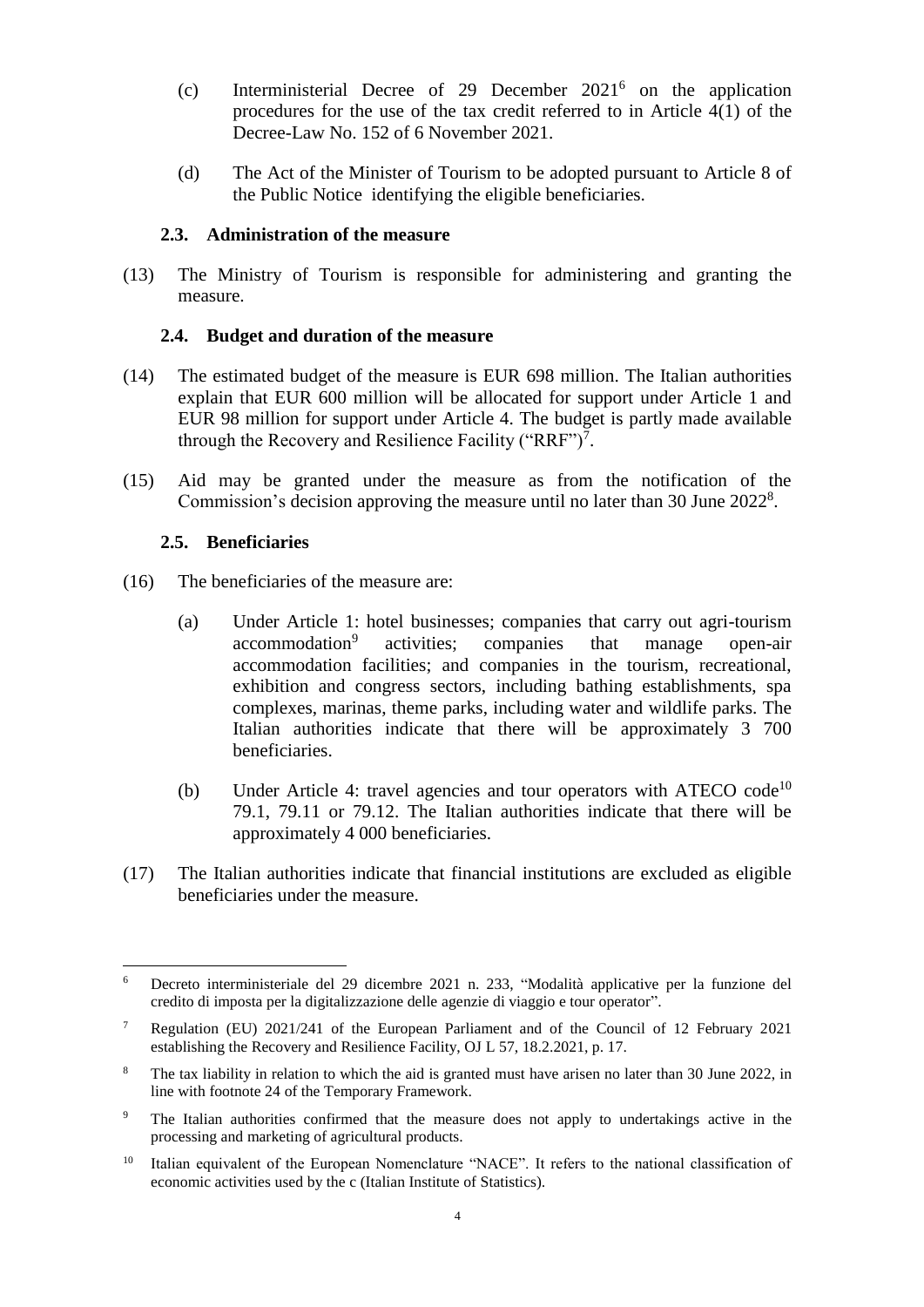<span id="page-4-1"></span>(18) Aid may not be granted under the measure to medium<sup>11</sup> and large enterprises that were already in difficulty within the meaning of the General Block Exemption Regulation ("GBER")<sup>12</sup> on 31 December 2019. Aid may be granted to micro and small enterprises that were in difficulty within the meaning of the GBER on 31 December 2019, if those enterprises, at the moment of granting the aid, are not subject to collective insolvency procedure under national law and they have not received rescue aid<sup>13</sup> or restructuring aid.<sup>14</sup>

## **2.6. Sectoral and regional scope of the measure**

(19) The measure is open to undertakings active in the tourism sector as identified in Article 1 and 4 of Decree-Law No. 152 of 6 November 2021 (see recital [\(16\)\)](#page-3-0). It applies to the whole territory of Italy.

## **2.7. Basic elements of the measure**

- (20) As explained in recital [\(12\),](#page-2-0) the measure takes two forms:
	- (a) Aid in the form of direct grants and tax credits under Article 1, as described in recital [\(16\)\(a\);](#page-3-1)
	- (b) Aid in the form of tax credits to travel agencies and tour operators under Article 4, as described in recital [\(16\)\(b\).](#page-3-2)

*2.7.1. Article 1*

 $\overline{a}$ 

- <span id="page-4-0"></span>(21) Under Article 1 measures, Italy would like to stimulate the beneficiaries to use the additional liquidities provided because of the difficulties resulting from the COVID-19 pandemic for new investments to allow the sector to recover from the COVID-19 pandemic by increasing its resilience to such events. The eligible costs are those costs related to increasing energy efficiency, removing architectural barriers, building works, construction of thermal facilities, the acquisition of equipment and digitalisation activities as further set out in Article 1(5) of Decree-Law No 152 of 6 November 2021, and must relate to interventions carried out from the date of entry into force of the Decree-Law No 152 of 6 November 2021 until no later than 31 December 2024.
- (22) Eligible undertakings are allowed to apply for both the direct grants and the tax credits. The direct grants and the tax credits can be requested alternatively or cumulatively, in compliance with the respective conditions and limits, at the time of submitting the application.

<sup>&</sup>lt;sup>11</sup> As defined in Annex I to Commission Regulation (EU) No 651/2014 of 17 June 2014 declaring certain categories of aid compatible with the internal market in application of Articles 107 and 108 of the Treaty, OJ L 187, 26.6.2014, p. 1.

<sup>&</sup>lt;sup>12</sup> As defined in Article 2(18) of Commission Regulation (EU) No 651/2014 of 17 June 2014 declaring certain categories of aid compatible with the internal market in application of Articles 107 and 108 of the Treaty, OJ L 187, 26.6.2014, p. 1.

<sup>&</sup>lt;sup>13</sup> Alternatively, if they have received rescue aid, they have reimbursed the loan or terminated the guarantee at the moment of granting of the aid under the notified measure.

<sup>&</sup>lt;sup>14</sup> Alternatively, if they have received restructuring aid, they are no longer subject to a restructuring plan at the moment of granting of the aid under the notified measure.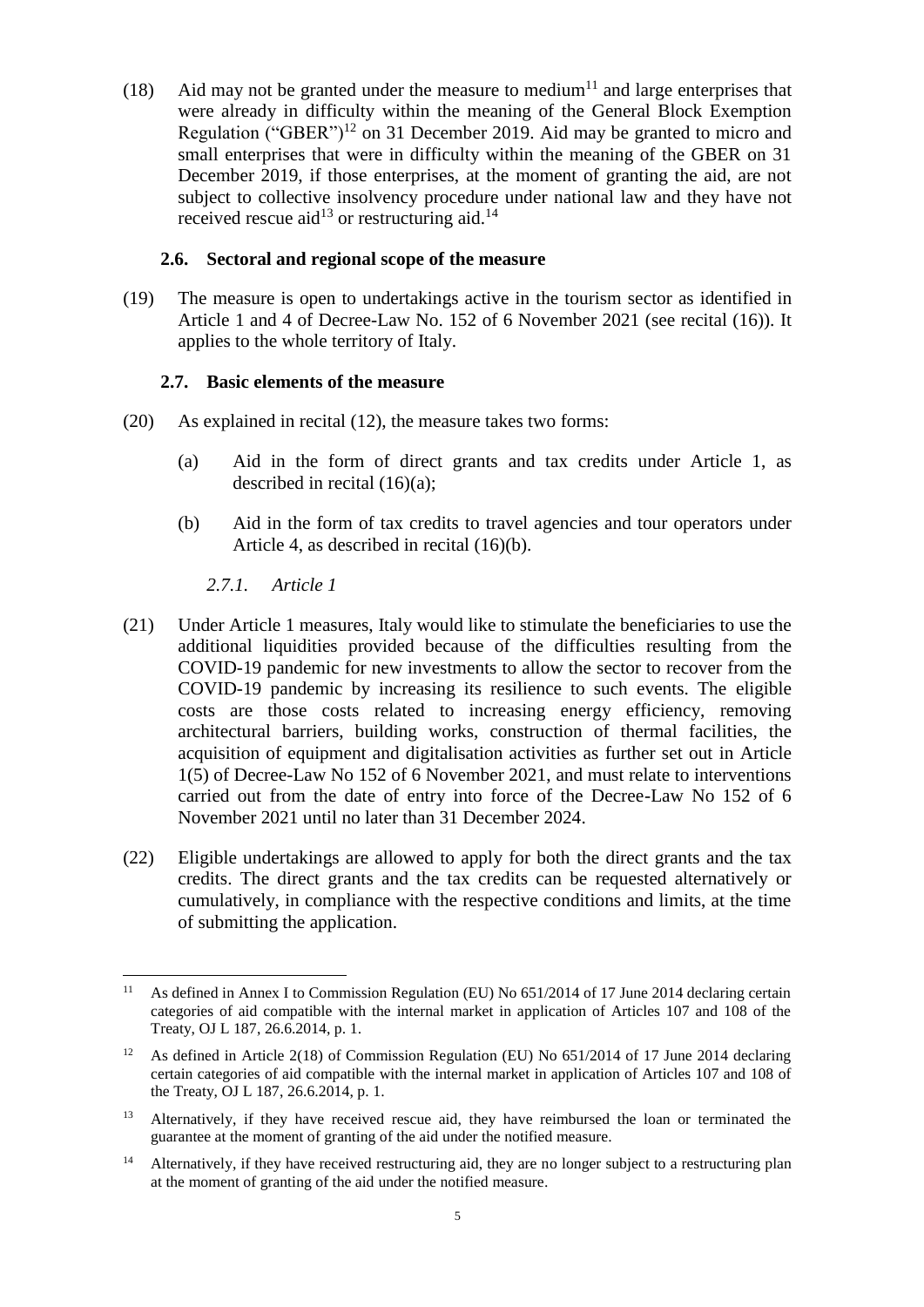- (23) For the part of the measure under Article 1 concerning direct grants, following the completion of the selection process of the eligible beneficiaries (see Section [2.7.3\)](#page-5-0), the beneficiary undertakings may receive a grant of up to 50% of the eligible costs as described in recital [\(21\),](#page-4-0) with a maximum of EUR 100 000 per undertaking. More in detail, aid will consist of a grant of up to EUR 40 000, which may be increased cumulatively as follows:
	- (a) By up to an additional EUR 30 000 for costs related to digitalisation and technological and energy innovation.
	- (b) By up to an additional EUR 20 000 for undertakings eligible for "female entrepreneurship" under Article 53 of the Code referred to in Legislative Decree No 198 of 11 April 2006 or whose personnel consists for at least 60% of employees aged 18 and 34 at the date of the submission of the application.
	- (c) By up to an additional EUR 10 000 for eligible undertakings having their operational headquarters in the regions of Abruzzo, Basilicata, Calabria, Campania, Molise, Puglia, Sardinia and Sicily.<sup>15</sup>
- (24) For the part of the measure under Article 1 concerning tax credits, following the completion of the selection process of the eligible beneficiaries (see Section [2.7.3\)](#page-5-0), the beneficiary undertakings may receive a contribution in the form of a tax credit of up to 80% of the eligible costs as described in recital [\(21\).](#page-4-0) The tax credit can be claimed in compensation starting from the year following the one in which the interventions were carried out but no later than 31 December 2024.

*2.7.2. Article 4*

 $\overline{a}$ 

- (25) Under Article 4 measures, following the completion of the selection process of the eligible beneficiaries (see Section [2.7.3\)](#page-5-0), the beneficiary undertakings may receive a tax credit, not exceeding EUR 25 000 per undertaking, to be used in compensation of up to 50% of the eligible costs related to investments and digital development activities carried out by travel agencies and tour operators from the date of entry into force of Decree-Law No 152 of 6 November 2021 and until 31 December 2024.
- (26) The tax credit must be claimed exclusively through the electronic services offered by the Italian Revenue Agency. The amount of the tax credit used in compensation must not exceed the amount granted by the Ministry of Tourism, under penalty of the rejection of the operation.

# *2.7.3. Provisions applicable to both Article 1 and 4*

<span id="page-5-1"></span><span id="page-5-0"></span>(27) The Italian authorities explain that the procedure for submitting the applications for aid under the measure is set out in Article 6 of the Public Notice. That provision describes the application process and details the documentation to be submitted by each applicant. In that respect, a notice published on the institutional website of the Ministry of Tourism on  $18$  February  $2022^{16}$  set out the rules for

<sup>&</sup>lt;sup>15</sup> The Italian authorities explain in certain regions of Southern Italy there is a particular need to encourage post-COVID economic recovery.

<sup>16</sup> Comunicazione pubblica del Ministero del Turismo del 18 febbraio 2022.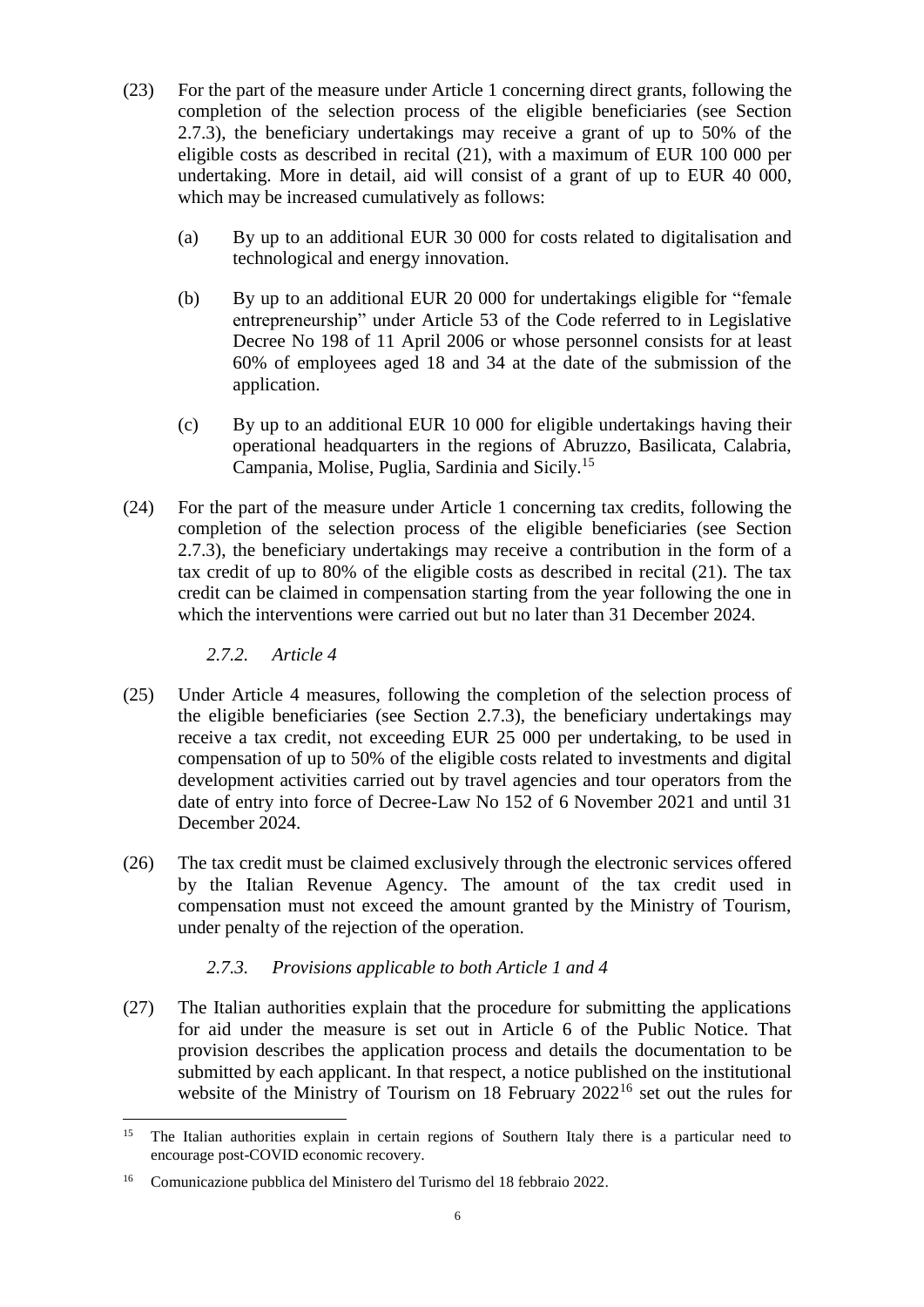access and use of the online platform through which the applications had to be submitted. In particular, the Italian authorities explain that the eligible beneficiaries had to submit their applications in the period between 28 February and 30 March 2022. 17

- <span id="page-6-0"></span>(28) Article 8(2) of the Public Notice states that the selection procedure will be completed within 60 days from the closing date for submitting the applications.
- (29) The Italian authorities submit that the list of eligible beneficiaries will be published within 60 days following the closing date for submitting applications. The procedure for granting the aid as described in recitals [\(27\)](#page-5-1) and [\(28\)](#page-6-0) must end by 30 June 2022.
- <span id="page-6-1"></span>(30) The Italian authorities also confirm that aid under the measure will be granted by 30 June 2022. The Italian authorities also commit not to grant any aid under the measure after 30 June 2022.
- (31) The Italian authorities confirm that the overall nominal value of the direct grants and the tax credits shall not exceed the overall maximum aid amount of EUR 2.3 million per undertaking<sup>18</sup>.

## **2.8. Cumulation**

- <span id="page-6-2"></span>(32) The Italian authorities confirm that aid granted under the measure may be cumulated with aid under de minimis  $Regulations<sup>19</sup>$  or the General Block Exemption Regulation<sup>20</sup> provided the provisions and cumulation rules of those Regulations are respected.
- (33) The Italian authorities confirm that aid granted under the measure may be cumulated with aid granted under other measures approved by the Commission under other sections of the Temporary Framework provided the provisions in those specific sections are respected.

 $\overline{a}$ <sup>17</sup> When submitting their applications, applicantsthey had to complete a form, including the provision of mandatory documentation such as identity and tax identification number of the applicant undertaking and its legal representative, a statement of compliance with the principles of the NRRP, a declaration of compliance with the requirements of the measure, the certification by an certified expert confirming that the costs are consistent with those eligible under the measure and that the incurrence and timing of the interventions complies with the relevant requirements, in particular with respect to the starting date of the works and interventions that the eligible beneficiaries intend to carry out (Articles 5 and 6 of the Public notice of the Minister of Tourism of 23 December 2021). In addition, the interventions and works to be carried out must be proven by the necessary communications or administrative authorizations that specify the starting date of the works (Annex I of the Public Notice).

<sup>&</sup>lt;sup>18</sup> All figures must be gross, i.e. before any deduction of tax or other charge

<sup>&</sup>lt;sup>19</sup> Commission Regulation (EU) No 1407/2013 of 18 December 2013 on the application of Articles 107 and 108 of the Treaty on the Functioning of the European Union to de minimis aid (OJ L 352, 24.12.2013, p. 1), Commission Regulation (EU) No 360/2012 of 25 April 2012 on the application of Articles 107 and 108 of the Treaty on the Functioning of the European Union to de minimis aid granted to undertakings providing services of general economic interest (OJ L 114, 26.4.2012, p. 8).

 $20$  Commission Regulation (EU) No  $651/2014$  of 17 June 2014 declaring certain categories of aid compatible with the internal market in application of Articles 107 and 108 of the Treaty, OJ L 187 of 26.6.2014, p. 1.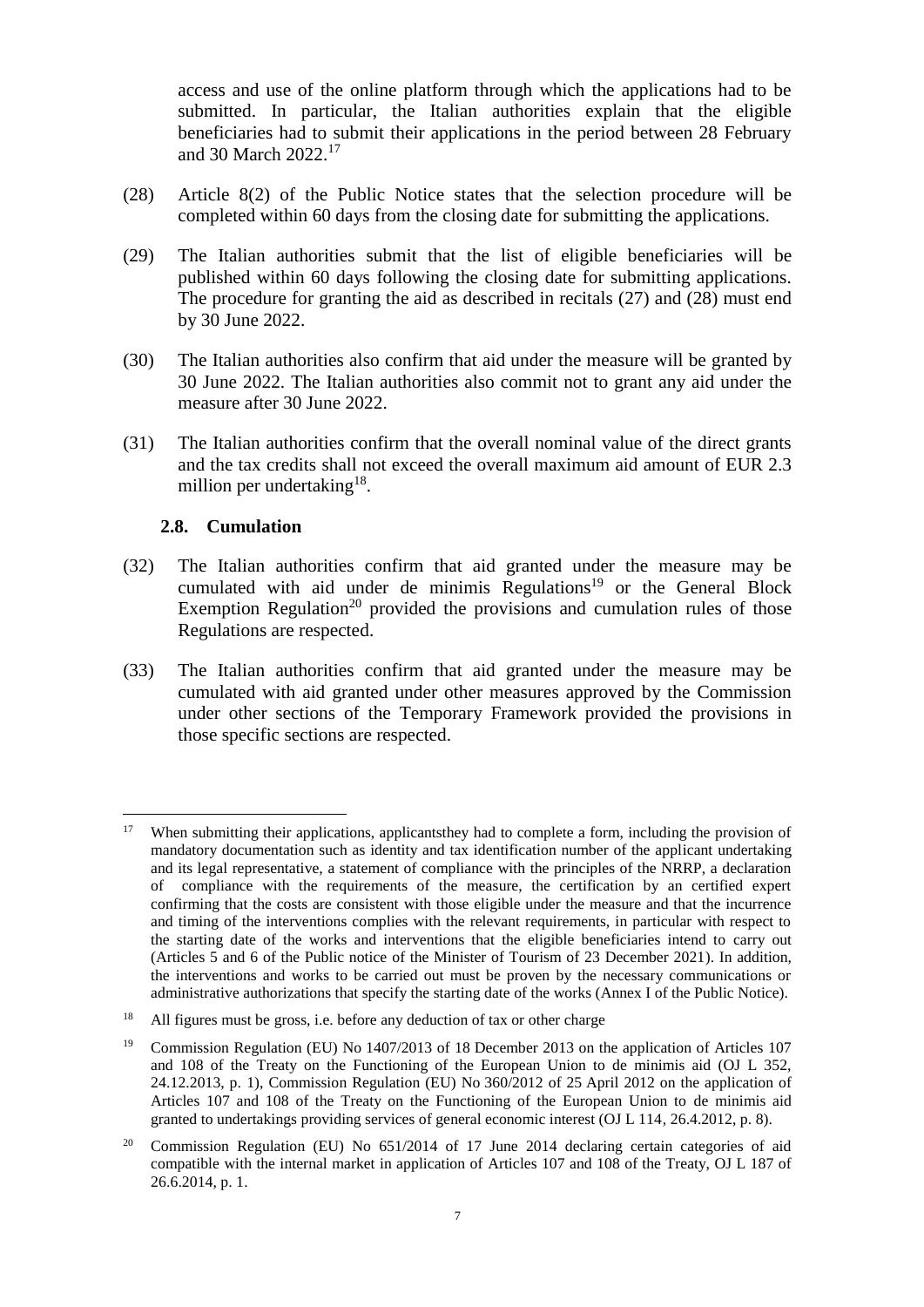(34) The Italian authorities confirm that if the beneficiary receives aid on several occasions or in several forms under the measure or aid under other measures approved by the Commission under section 3.1 of the Temporary Framework, the overall maximum cap per undertaking, as set out in point 22(a) of that framework, will be respected. Aid granted under the measure and/or other measures approved by the Commission under section 3.1 of the Temporary Framework which has been reimbursed before 31 December 2021 shall not be taken into account in determining whether the relevant ceiling is exceeded.

## **2.9. Monitoring and reporting**

<span id="page-7-0"></span>(35) The Italian authorities confirm that they will respect the monitoring and reporting obligations laid down in section 4 of the Temporary Framework (including the obligation to publish relevant information on each individual aid above EUR 100 000 granted under the measure on the comprehensive national State aid website or Commission's IT tool within 12 months from the moment of granting<sup>21</sup>).

## **3. ASSESSMENT**

## **3.1. Existence of State aid**

- (36) For a measure to be categorised as aid within the meaning of Article 107(1) TFEU, all the conditions set out in that provision must be fulfilled. First, the measure must be imputable to the State and financed through State resources. Second, it must confer an advantage on its recipients. Third, that advantage must be selective in nature. Fourth, the measure must distort or threaten to distort competition and affect trade between Member States.
- (37) The measure is imputable to the State, since it is administered and granted by the Ministry of Tourism (see recital [\(13\)\)](#page-3-3) and it is based on Article 1 and Article 4 of the Decree-Law No 152 of 6 November 2021 (recital [\(12\)\)](#page-2-0). It is financed through State resources, since it is financed by public funds (recital [\(14\)\)](#page-3-4).
- (38) The measure confers an advantage on its beneficiaries in the form of direct grants and tax advantages (recital [\(11\)\)](#page-2-1). The measure thus confers an advantage on those beneficiaries which they would not have had and relieves those beneficiaries of costs which they would have had to bear under normal market conditions.
- (39) The advantage granted by the measure is selective, since it is awarded only to certain undertakings, in particular undertakings active in the tourism sector, excluding the financial sector (recital [\(16\)\)](#page-3-0).
- (40) The measure is liable to distort competition, since it strengthens the competitive position of its beneficiaries. It also affects trade between Member States, since those beneficiaries are active in sectors in which intra-Union trade exists.

 $\overline{a}$ <sup>21</sup> Referring to information required in Annex III to Commission Regulation (EU) No 651/2014 and Annex III to Commission Regulation (EU) No 702/2014 and Annex III to Commission Regulation (EU) No 1388/2014. For tax and payment advantages, the aid amount of the individual aid may be indicated in ranges.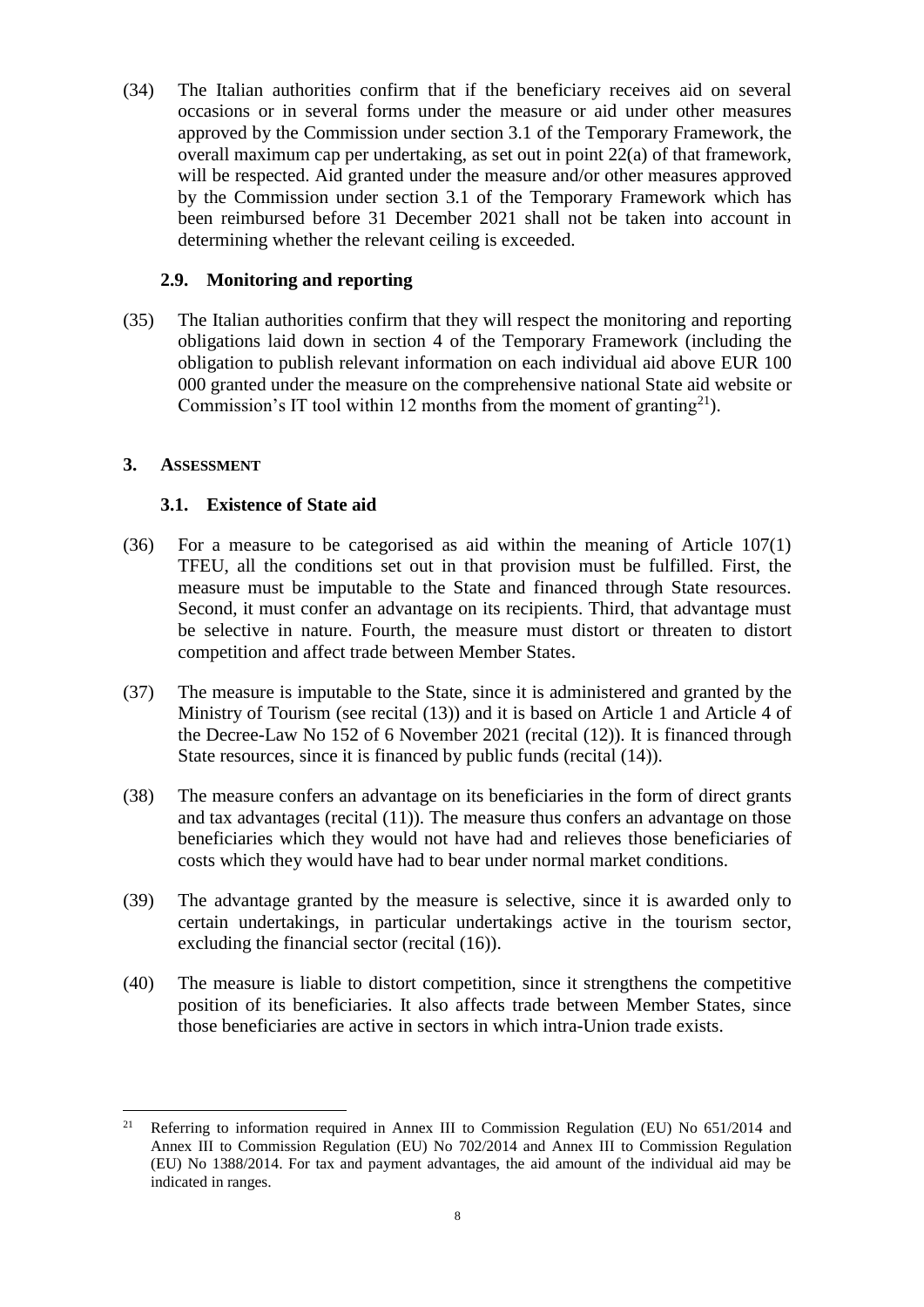(41) In view of the above, the Commission concludes that the measure constitutes aid within the meaning of Article 107(1) TFEU. The Italian authorities do not contest that conclusion.

## **3.2. Compatibility**

- (42) Since the measure involves aid within the meaning of Article 107(1) TFEU, it is necessary to consider whether that measure is compatible with the internal market.
- (43) Pursuant to Article 107(3)(b) TFEU the Commission may declare compatible with the internal market aid "*to remedy a serious disturbance in the economy of a Member State*".
- (44) By adopting the Temporary Framework on 19 March 2020, the Commission acknowledged (in section 2) that "*the COVID-19 outbreak affects all Member States and that the containment measures taken by Member States impact undertakings*". The Commission concluded that "*State aid is justified and can be declared compatible with the internal market on the basis of Article 107(3)(b) TFEU, for a limited period, to remedy the liquidity shortage faced by undertakings and ensure that the disruptions caused by the COVID-19 outbreak do not undermine their viability, especially of SMEs*".
- (45) The measure aims at providing support to undertakings active in the tourism sector at a time when the normal functioning of markets is severely disturbed by the COVID-19 pandemic and that pandemic is affecting the wider economy and leading to severe disturbances of the real economy of Member States.
- (46) The measure is one of a series of measures conceived at national level by the Italian authorities to remedy a serious disturbance in their economy. The importance of the measure to preserve employment and economic continuity in the tourism sector is widely accepted by economic commentators and the measure is of a scale which can be reasonably anticipated to produce effects across the entire Italian economy. Furthermore, the measure has been designed to meet the requirements of a specific category of aid ("*Aid in the form of direct grants and tax credits"*) described in section 3.1 of the Temporary Framework.
- (47) The Commission accordingly considers that the measure is necessary, appropriate and proportionate to remedy a serious disturbance in the economy of a Member State and meets all the conditions of the Temporary Framework. In particular:
	- The aid takes the form of direct grants and tax credits (recital  $(11)$ ).

The overall nominal value of the direct grants and the tax credits shall not exceed EUR 2.3 million per undertaking (recital [\(27\)\)](#page-5-1); all figures used must be gross, that is, before any deduction of tax or other charges. The measure therefore complies with point 22(a) of the Temporary Framework.

 Aid is granted under the measure on the basis of a scheme with an estimated budget as indicated in recital [\(14\).](#page-3-4) The measure therefore complies with point 22(b) of the Temporary Framework.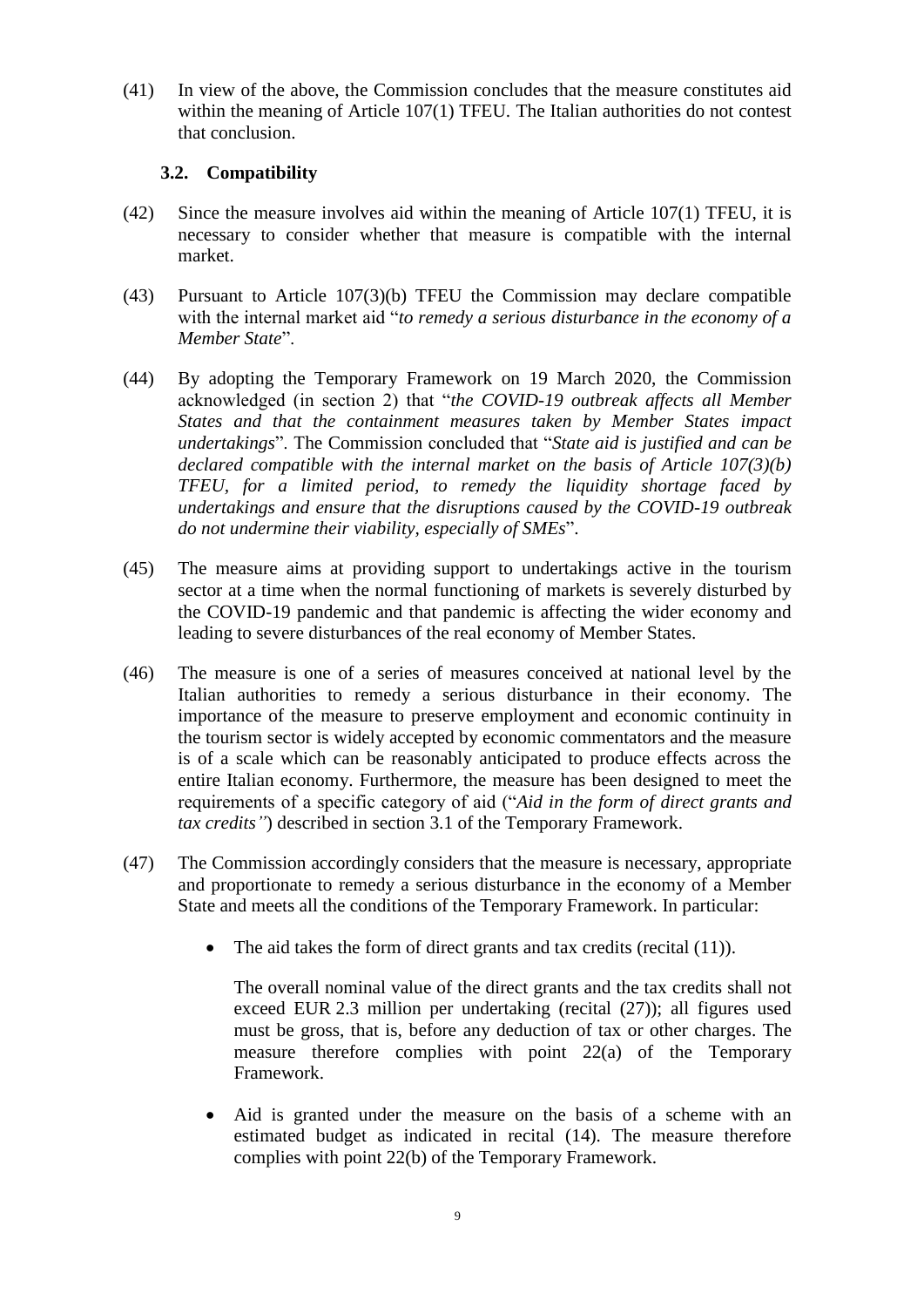- Aid may not be granted under the measure to medium<sup>22</sup> and large enterprises that were already in difficulty on 31 December 2019 (recital [\(18\)\)](#page-4-1). The measure therefore complies with point 22(c) of the Temporary Framework. Aid may be granted to micro and small enterprises that were in difficulty on 31 December 2019, if those enterprises, at the moment of granting the aid, are not subject to collective insolvency procedure under national law and they have not received rescue aid<sup>23</sup> or restructuring aid<sup>24</sup> (recital  $(18)$ ). The measure therefore complies with point 22 $(c)$ bis of the Temporary Framework.
- Aid will be granted under the measure no later than 30 June 2022. In this respect, the Italian authorities confirm that, account taken of the functioning of the measure, aid under the measure may be granted by 30 June 2022 at the latest. The Italian authorities also commit not to grant any aid under the measure after 30 June 2022 (see recital [\(30\)\)](#page-6-1). The measure therefore complies with point 22(d) of the Temporary Framework.
- (48) The Italian authorities confirm that the aid under the measure is not conditioned on the relocation of a production activity or of another activity of the beneficiary from another country within the EEA to the territory of the Member State granting the aid. This is irrespective of the number of job losses actually occurred in the initial establishment of the beneficiary in the EEA (recital [\(9\)\)](#page-2-2).
- (49) The Italian authorities confirm that the monitoring and reporting rules laid down in section 4 of the Temporary Framework will be respected (recital [\(35\)\)](#page-7-0). The Italian authorities further confirm that the aid under the measure may only be cumulated with other aid, provided the specific provisions in the sections of the Temporary Framework and the cumulation rules of the relevant regulations are respected (recital [\(32\)\)](#page-6-2).
- (50) The Commission therefore considers that the measure is necessary, appropriate and proportionate to remedy a serious disturbance in the economy of a Member State pursuant to Article 107(3)(b) TFEU since it meets all the relevant conditions of sections 2 and 3.1 of the Temporary Framework.

<sup>22</sup> <sup>22</sup> As defined in Annex I to Commission Regulation (EU) No 651/2014 of 17 June 2014 declaring certain categories of aid compatible with the internal market in application of Articles 107 and 108 of the Treaty, OJ L 187, 26.6.2014, p. 1.

<sup>&</sup>lt;sup>23</sup> Alternatively, if they have received rescue aid, they have reimbursed the loan or terminated the guarantee at the moment of granting of the aid under the notified measure.

<sup>&</sup>lt;sup>24</sup> Alternatively, if they have received restructuring aid, they are no longer subject to a restructuring plan at the moment of granting of the aid under the notified measure.